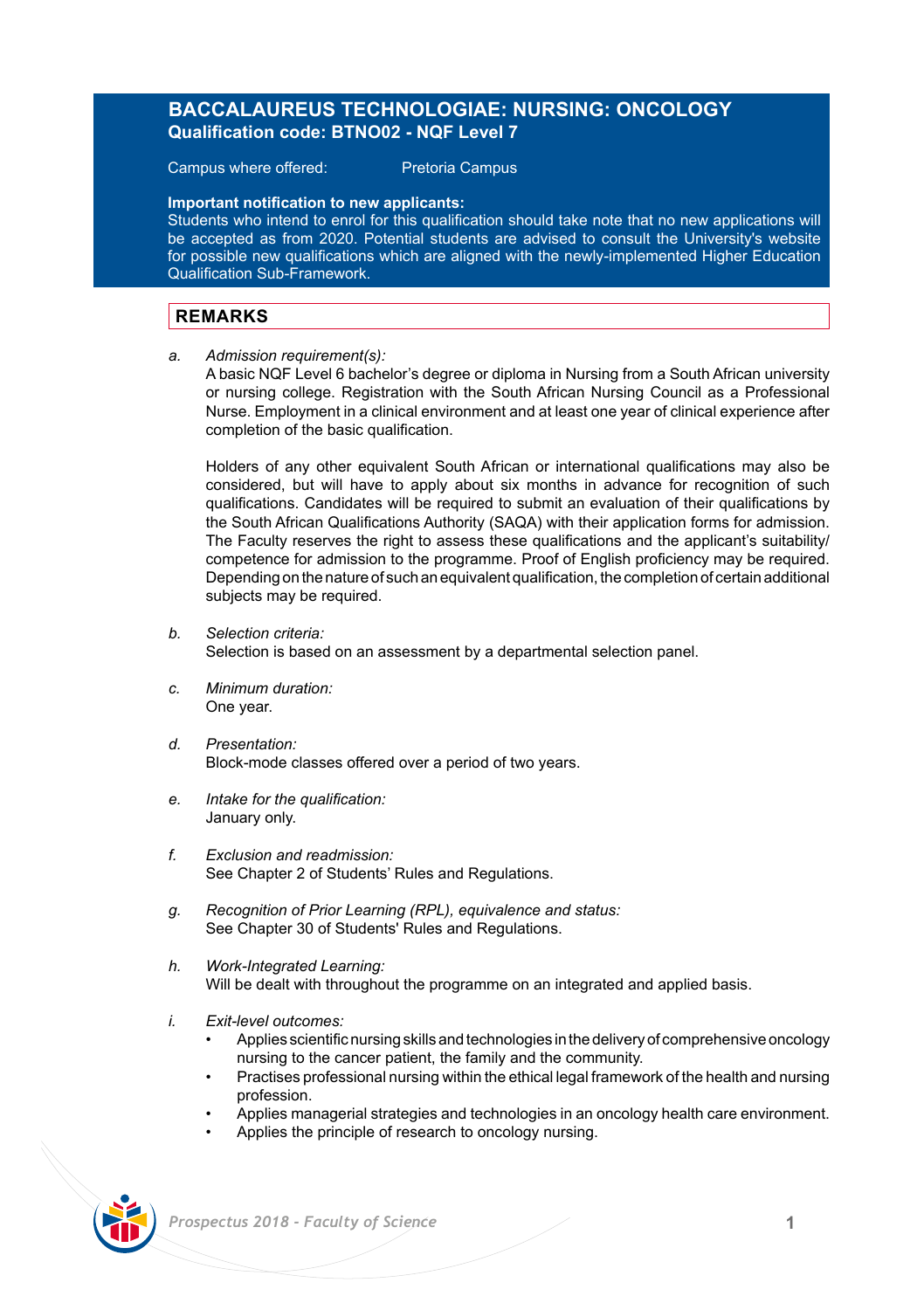*j. Subject credits:*

Subject credits are shown in brackets after each subject.

# **CURRICULUM**

## **SUBJECTS PRINTED IN BOLD ARE NOT FOR REGISTRATION PURPOSES.**

| <b>FIRST YEAR</b>                 |                                                 |               |                                |  |
|-----------------------------------|-------------------------------------------------|---------------|--------------------------------|--|
| <b>CODE</b>                       | <b>SUBJECT</b>                                  | <b>CREDIT</b> | <b>PREREQUISITE SUBJECT(S)</b> |  |
| MSN400T                           | Medical Surgical Nursing (Capita<br>Selecta) IV | (0, 350)      |                                |  |
| NMG40AT                           | Nursing Management IVA                          | (0,075)       |                                |  |
| NRH100T                           | Nursing Research I                              | (0, 150)      |                                |  |
| TOTAL CREDITS FOR THE FIRST YEAR: |                                                 | 0.575         |                                |  |
| <b>SECOND YEAR</b>                |                                                 |               |                                |  |

| -----------                          |                                                              |               |                                                 |  |  |
|--------------------------------------|--------------------------------------------------------------|---------------|-------------------------------------------------|--|--|
| <b>CODE</b>                          | <b>SUBJECT</b>                                               | <b>CREDIT</b> | <b>PREREQUISITE SUBJECT(S)</b>                  |  |  |
| NMG40BT<br><b>ONS400T</b>            | Nursing Management IVB<br><b>Oncology Nursing Science IV</b> | (0,075)       | Nursing Management IVA                          |  |  |
| ONS40PT                              | Oncology Nursing Science: Theory IV                          | (0, 175)      | Medical Surgical Nursing (Capita<br>Selecta) IV |  |  |
| ONS40QT                              | Oncology Nursing Science: Practical IV                       | (0, 175)      | Medical Surgical Nursing (Capita<br>Selecta) IV |  |  |
| TOTAL CREDITS FOR THE SECOND YEAR:   |                                                              | 0,425         |                                                 |  |  |
| TOTAL CREDITS FOR THE QUALIFICATION: |                                                              | 1.000         |                                                 |  |  |

# **SUBJECT/MODULE INFORMATION (OVERVIEW OF SYLLABUS)**

The syllabus content is subject to change to accommodate industry changes. Please note that a more detailed syllabus is available at the Department or in the study guide that is applicable to a particular subject/module. On 01 August 2017, the syllabus content was defined as follows:

## **M**

### **MEDICAL SURGICAL NURSING (CAPITA SELECTA) IV (MSN400T) CONTINUOUS ASSESSMENT** *(Subject custodian: Adelaide Tambo School of Nursing Science)*

Pathophysiology. Cancer cells and features of malignancy. Tumour pathology according to site and organs. Carcinogens. Diagnosis of cancer. Cancer epidemiology. Stages of cancer. Treatment modalities. Surgery. Radiation therapy. Chemotherapy. Principles of preparation, administration and disposal of chemotherapy agents. Radiation physics and protection. Bone-marrow transplants. Unproven methods (alternative therapies). Disease and treatment-related side effects, signs and symptoms. Psychosocial reactions: grief, anxiety, depression, fear, powerlessness. Coping strategies. Comfort: pain, insomnia, pruritus, hiccups. Nursing strategies for comfort. Nutrition: dysphagia, nausea and vomiting. Taste alterations. Xerostomia. Anorexia. Protective mechanisms: leucopenia, thrombocytopenia, stomatitis, esophagitis. Delirium. Mobility: fatigue, activity intolerance. Elimination: constipation, diarrhea, incontinence. Sexuality: self-esteem disturbances, body image, alopecia, sexual dysfunction. Ventilation: dyspnea, airway obstruction. Circulation: anaemia, fluid imbalance: edema, effusion. (Total tuition time: ± 88 hours)